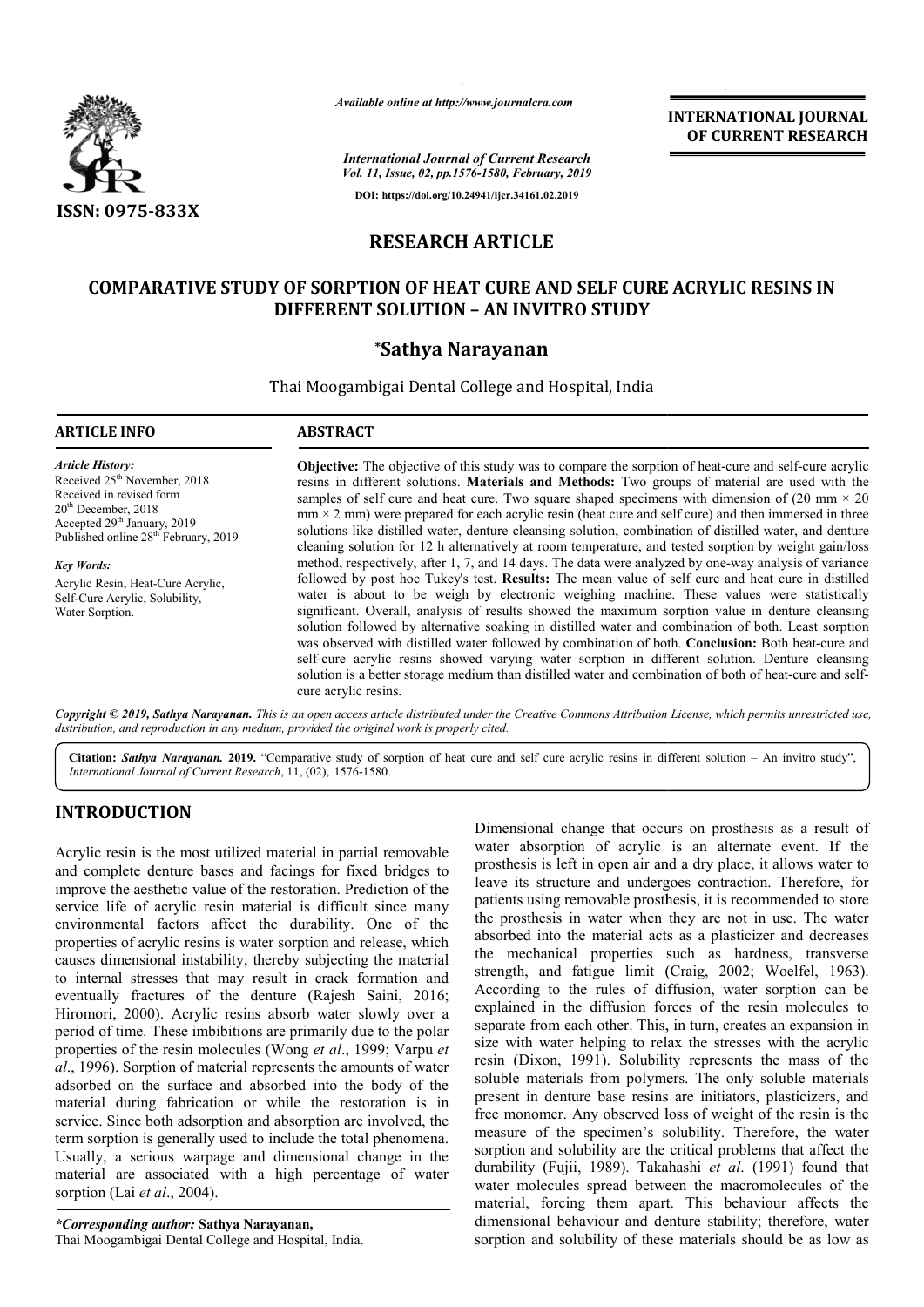possible (Takahashi *et al*., 1998). Ideally, polymer networks should be insoluble materials with relatively high chemical and thermal stability. However, most of the monomers used in dental resin materials can absorb water and chemicals from the environment, and also release components into the surrounding environment. Both water sorption and solubility would lead to a variety of chemical and physical processes that may result in deleterious effects on the structure and function of dental polymers (Cucci *et al*., 1998). Denture base acrylic resins have low solubility, and the little that occurs is a result of the leaching out of the traces of unreacted monomer and water soluble additives into the oral fluids. However, these monomers sometimes produce a soft tissue reaction (Malacarne *et al*., 2006). It is important to determine the residual monomer content and solubility of the tested materials as these properties influence the allergy susceptibility of these materials. The water sorption were determined according to the International Standards Organization (ISO) standards 1567:1999 (Craig, 1992) According to this specification, water sorption should not exceed 32 mm3 for heat-cure or self-cure materials. The loss in mass per unit volume (soluble material) should not exceed 1.6 mm3 for heat cure and 8.0 mm3 for self cure materials (Craig *et al*., 1992; Geukens, 2001). Because water sorption and solubility play a very important role in the clinical and mechanical performance of acrylic materials, it was, therefore, decided to study these properties of heat cure and self cure acrylic resins in different solutions. The aim of this study was to compare the sorption of heat cure acrylic resin and self cure acrylic resin in the different solutions after 1 day, 7 days, and 14 days.

#### **MATERIALS AND METHODS**

In this study, one heat cure and one self cure acrylic denture base materials were selected for comparative evaluation of sorption in different solutions at different time intervals. For the study, 15 samples each with dimensions of 20 mm  $\times$  20  $mm \times 2$  mm were prepared (Fig 1) using heat cure and self cure acrylic resins separately for the different time intervals with three solutions like distilled water (Aqua diet), denture cleansing solution (Clinsodent), and combination of both solution at 1:1 seen in Fig 2. For each solution, five samples were used. Gypsum moulds were used to prepare the samples by using a preformed wax pattern of standard dimension. Gypsum mould preparation Wax patterns measuring 20 mm in length, 20 mm in width, and 2 mm in thickness were used to prepare a gypsum mould. Wax patterns were invested in the dental stone in the base of the flask. Two coatings of alginate separating media (cold mould seal) were then applied onto the set dental stone.

The counterpart of the flask was positioned over the base and filled with dental stone. The flask was placed on top of the vibrator, taking care not to cause air entrapment. The flask was clamped immediately to ensure metal‑to‑metal contact between the base and the counterpart of the flask. After setting, the wax was removed by immersing in a hot water bath without damaging the moulds. The moulds formed were then flushed with hot water to remove any traces of residue followed by the application of separating media. The mould cavities so obtained were used for the preparation of acrylic resin specimen. Preparation of Trevalon ‑ heat cure acrylic resin specimen The appropriate amount of Trevalon (Dentsply India Pvt., Ltd., Bangalore, India) heat cure acrylic resin required was prepared from a mixture of polymer and

monomer in the ratio of 3:1 by volume. The monomer was poured into a mixing jar and the polymer was slowly added to allow for wetting of the powder. Excess powder was removed. Then, it was thoroughly mixed for 1 min. After attaining the dough forming time, the dough was thoroughly kneaded between the fingers and the mould cavities were filled. The flask was closed and trial closure was carried out using flask clamp. The flask was then clamped, and the pressure was maintained for 30 min to allow proper penetration of monomer into polymer. The flask was immersed in an acrylizer (Confident Dental Equipment Ltd., Bangalore, and Karnataka, India) at room temperature. The temperature was raised to 74°C for 1.5 h, and then the temperature of the water bath was increased to boiling (100°C) for an additional hour.

After the completion of the curing cycle, the flask was removed from the water bath, bench cooled for 30 min, and immersed in cold water for 15 min prior to deflasking. The acrylic specimens were then retrieved, finished, and polished. The dimensions and quality of the specimens were verified. Fifteen specimens of 20 mm  $\times$  20 mm  $\times$  2 mm dimension were obtained by this procedure. Preparation of Rapid Repair ‑ self cure acrylic resin specimen The appropriate amount of Rapid Repair (Dentsply India, Pvt., Ltd.) self cure acrylic resin required was prepared from a mixture of polymer and monomer in the ratio of 3:1 by volume, i.e., three parts of polymer and one part of monomer. The monomer was poured into a mixing jar and the polymer was slowly added to allow for wetting of the powder. Excess powder was removed. Then, it was thoroughly mixed for 1 min. After attaining the dough forming time, the dough was thoroughly kneaded between the fingers and the mould cavities were filled. The flask was closed and trial closure was carried out using flask clamp, and pressure was maintained for 5 min to allow proper penetration of monomer into polymer.

After the completion of the self curing cycle, the flask was removed from the trial closure. The acrylic specimen was then retrieved, finished, and polished. The dimensions and quality of the specimens were verified. Fifteen specimens of 20 cm  $\times$ 20 cm  $\times$  2 mm dimension were obtained by this procedure. Method to obtain sorption and solubility. The specimens were stored in different solutions (Table 1) at room temperature and sorption were tested by the weight gain/loss method, respectively, after 1 day, 7 days and 14 days (2weeks). Sorption was determined by the method described in the American Dental Association (ADA) specification 12 for denture base polymers (Miettinen *et al*., 1997)

#### **The samples were then immersed in:**

- Solution 1: Denture cleansing solution
- Solution 2: Distilled water
- Solution 3: Combination of Distilled water and denture cleaning solution for 12 hrs alternatively. Seen in Fig 3, Fig. 4 and Fig. 5

Of the processed samples, five each for both heat cure and self cure were placed in sealed polyethylene containers each containing different solutions for 1 day, 7days and 14 days at room temperature. After each time period, respectively, the samples were removed from their container, excess water was removed by blotting with filter paper, and the samples were weighed by an electronic weighing machine. This was the weight of the specimen after absorption.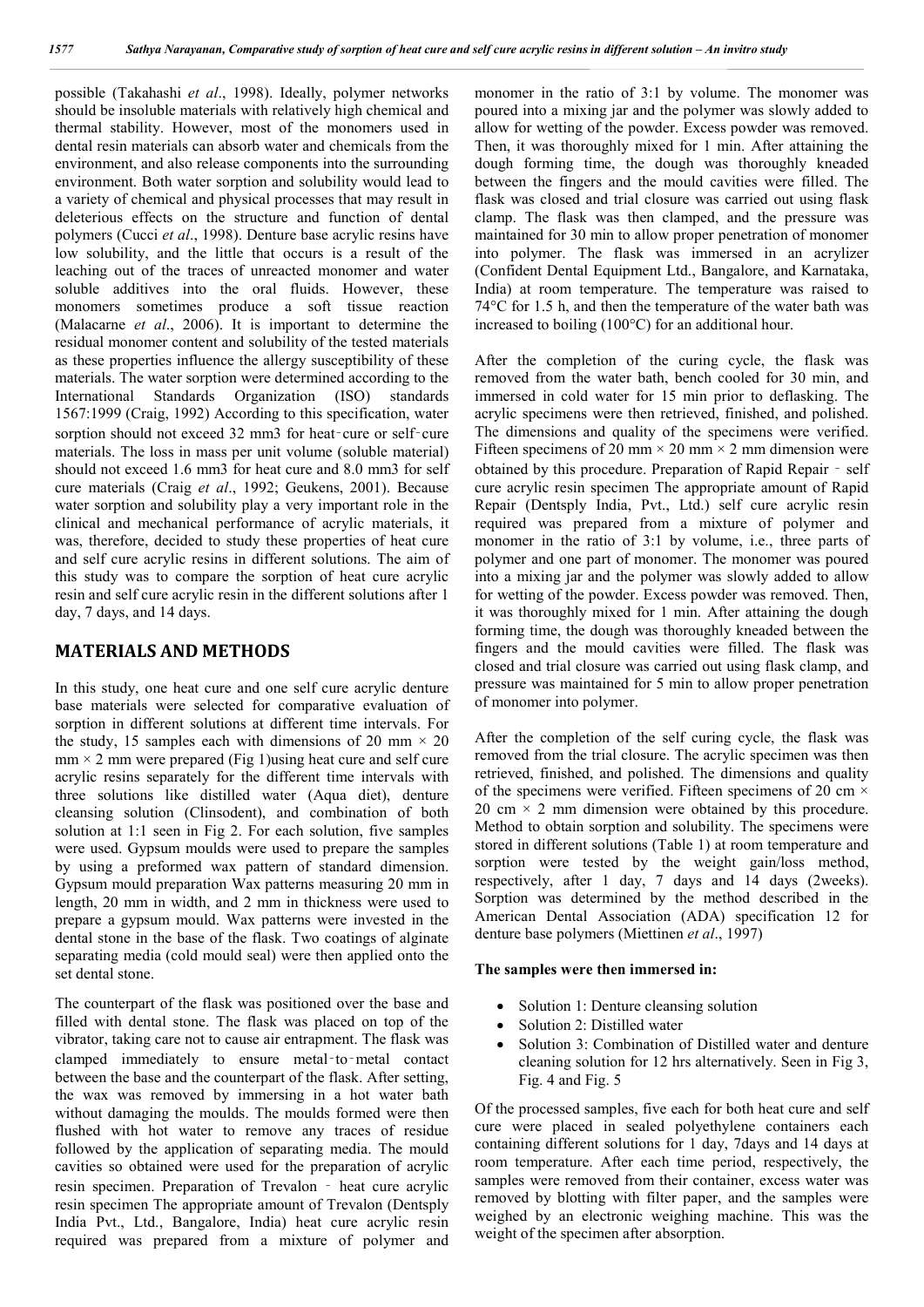



**Fig. 3. Soaked in denture cleansing Fig. 4. Soaked in distilled water**



**Fig. 1. Samples Fig. 2. Solutions**





**Fig. 5. Combination of both**

**Table 1. Time Interval**

| Solutions used         | Distilled Water (Diet Aqua) |            | Denture Cleansing (Clinsodent) |           | Combination of Both |            |
|------------------------|-----------------------------|------------|--------------------------------|-----------|---------------------|------------|
| Materials used         | Heat Cure                   | Self Cure  | Heat Cure                      | self cure | Heat Cure           | Self Cure  |
| Sorption After 7 days  | $6.600$ gm                  | .500gm     | $6.300$ gm                     | 5.400gm   | 6.00 <sub>gm</sub>  | 5.500gm    |
| Sorption After 14 days | 6.800gm                     | $5.700$ gm | $6.600$ gm                     | 5.900gm   | $6.500$ gm          | $6.000$ gm |

The water sorption per unit volume is determined according to the ISO standards 1567:1999 (Craig *et al*., 1992). SPSS 20.0 (Version 20, Dentsply India Pvt., Ltd, Bangalore, India) was used to obtain the statistical results of our study. Post hoc Tukey's test was used to evaluate the sorption values of the heat $\Box$ cure and self $\Box$ cure resins at a time period of 1 day, 7 days and 14 days. Post hoc test for sorption of heat cured and self cured resins, respectively. Analysis of the results showed a significant difference in the sorption values at all time periods as assessed by Post hoc test.

Significant difference was observed in the solubility values in heat cure and self cure resins separately. There was no linear correlation between sorption values. According to post hoc Tukey's test, the water sorption between the time and solution of storage was not statistically significant ( $P > 0.05$ ).

## **DISCUSSION**

In the present study, the method recommended by the ISO for measuring water sorption was used.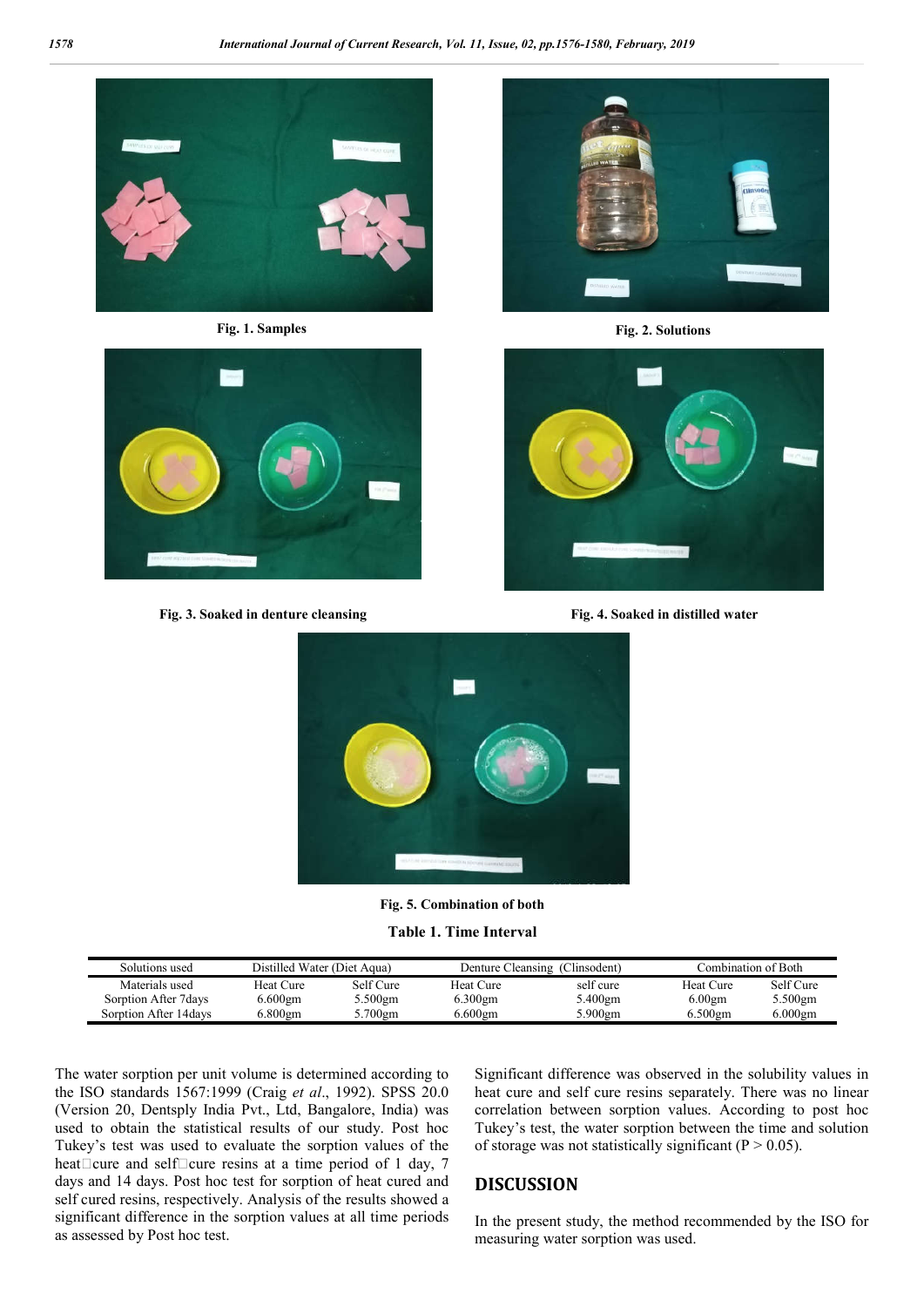The water sorption was determined according to an increase in mass per unit volume. Acrylic resins absorb water slowly over a period of time, primarily because of the polar properties of the resin molecules. High equilibrium uptake of water can soften an acrylic resin because the absorbed water can act as a plasticizer of acrylate and reduce the strength of the material (Council of Dental Materials and Devices, 1975). The extent and rate of water uptake into polymer networks are predominantly controlled by resin polarity, dictated by the concentration of polar sites available to form hydrogen bonds with water and network topology. (12) Arima *et al*. suggested that the chemical nature of the polymer versus that of the water molecule directly affected the water sorption of resin. Water is absorbed into polymers by the polarity of the molecules in the polymers by unsaturated bonds of the molecules or unbalanced intermolecular forces in the polymers. The present study showed the least sorption value (5.700gm) for self cure resin in distilled water and highest sorption value for heat cure resin in distilled water(6.800gm) ,denture cleanser(6.600gm).

According to earlier studies (Geukens, 2001; Council of Dental Materials and Devices, 1975) the water sorption of different types of acrylates is  $10-25$  mm<sup>3</sup>. In the present study, the water sorption values were in accordance with these studies. The rate at which the materials absorbed water or lost soluble components varied considerably with the type of material, the amount of plasticizer or filler content, and the solution in which they were immersed (Fletcher, 1983). This study has demonstrated that the solubility of heat cure and self cure resins in artificial saliva with denture cleanser was significantly higher than that in distilled water. The observed weight loss probably occurred because the plasticizers are more soluble in ionic solutions than in water. Conversely, the value of sorption by heat cure and self cure resins was significantly lower than that of distilled water. The absorption of water by the material results in a weight and volume increase. The compliance of the materials tested is dependent either on the presence of a plasticizer as in the case of the acrylic materials. An ideal material should, therefore, have no component which is soluble in saliva or water and should have a low level of absorption (Fletcher, 1983). The water sorption were determined according to the ISO standards 1567:1999 (Miettinen *et al*., 1997). According to this specification, water sorption should not exceed 32 g/mm3 for heat cured or self cured materials.

The loss in mass per unit volume (soluble material) should not exceed 1.6 g/mm3 for heat cured and 8.0 g/mm3 for self cured materials (Craig, 1992; Geukens *et al*., 2001) The values of water sorption that were obtained as a result of our study are consistent with ADA standards and the values of water sorption that were mentioned by researchers above. In general, acrylic resins with incomplete polymerization cannot interact with the media during polymerization because of using all reactive substances. Furthermore, polymer molecules have very little capability of passing through the layers of epidermal tissue and being diffused because of their sizes. The reaction products and residual monomers that are present in the polymer structure move toward the surface and interact with the soft tissues. Thus, only the substances being on the surface are biologically important.  $(21)$  To reduce the amount of these substances in acrylic resin, this material needs to be kept in water for a long time. In this way, the substances with low molecular weight, in other words, more reactive substances pass into the water (Henriks□Eckerman *et al.*, 2004).

Consequently, these substances cannot solute into a patient's mouth and, in this way, the amount of potential allergen is reduced. The concentration of residual monomer can be reduced following an appropriate method of polymerization and for that reason, sufficient temperature and time are required (Kazanji, 1988; Boeckler *et al*., 2008). In our study, highly polymerized resin samples absorb more water than other samples. To reduce the amount of residual monomer in acrylic resins and pass it into water, prolonged boiling during processing and keeping in water for long period is essential. <sup>(24)</sup> The water molecules fill the space created in the structure of acrylic resin by diffusion. Therefore, more water sorption in heat cured acrylic resins was observed compared to self cured resins in different time intervals and solutions.

#### **Conclusion**

Both heat-cure and self-cure acrylic resins showed varying water sorption in different solution. The results of water sorption in different solutions showed compliance with the International Standards Organization specification. No correlation was found in water sorption in different solutions. Denture cleansing solution is a better storage medium than distilled water and combination of both (distilled water and denture cleansing solution) for both heat-cure and self-cure acrylic resins.

### **REFERENCES**

- Arima T., Murata H., Hamada T. 1996. The effects of cross‑linking agents on the water sorption and solubility characteristics of denture base resin*. J Oral Rehabil.,* 23:476‑80.
- Barsby MJ. 1992. A denture base resin with low water absorption. *J Dent.,* 20:240‑4.
- Boeckler AF., Morton D., Poser S., Dette KE. 2008. Release of dibenzoyl peroxide from polymethyl methacrylate denture base resins: An in vitro evaluation*. Dent Mater.,* 24:1602‑7.
- Council of Dental Materials and Devices. Revised American Dental Association specification no. 12 for denture base polymers. JADA 1975;90:451‑8.
- Craig RG. 2002. Restorative Dental Materials. 12th ed. Missouri, USA: Mosby Co. p. 656.
- Craig RG., O'Brien WJ., Powers JM. 1992. Dental materials Properties and manipulation. Plastics in Prosthetics. 5th ed. St. Louis: CV Mosby.
- Cucci AL., Vergani CE., Giampaolo ET., Afonso MC. 1998. Water sorption, solubility, and bond strength of two autopolymerizing acrylic resins and one heat‑polymerizing acrylic resin. *J Prosthet Dent.,* 80:434‑8.
- Dixon DL., Ekstrand KG., Breeding LC. 1991. The transverse strengths of three denture base resins. *J Prosthet Dent.,* 66:510‑3.
- Fletcher AM., Purnaveja S., Amin WM., Ritchie GM., Moradians S, Dodd AW. 1983. The level of residual monomer in self curing denture base materials. *J Dent Res.,* 62:118‑20.
- Fujii K. 1989. Fatigue properties of acrylic denture base resins. *Dent Mater J.,* 8:243‑59.
- Geukens S., Goossens A. 2001. Occupational contact allergy to (meth) acrylates. *Contact Dermatitis,* 44:153‑9.